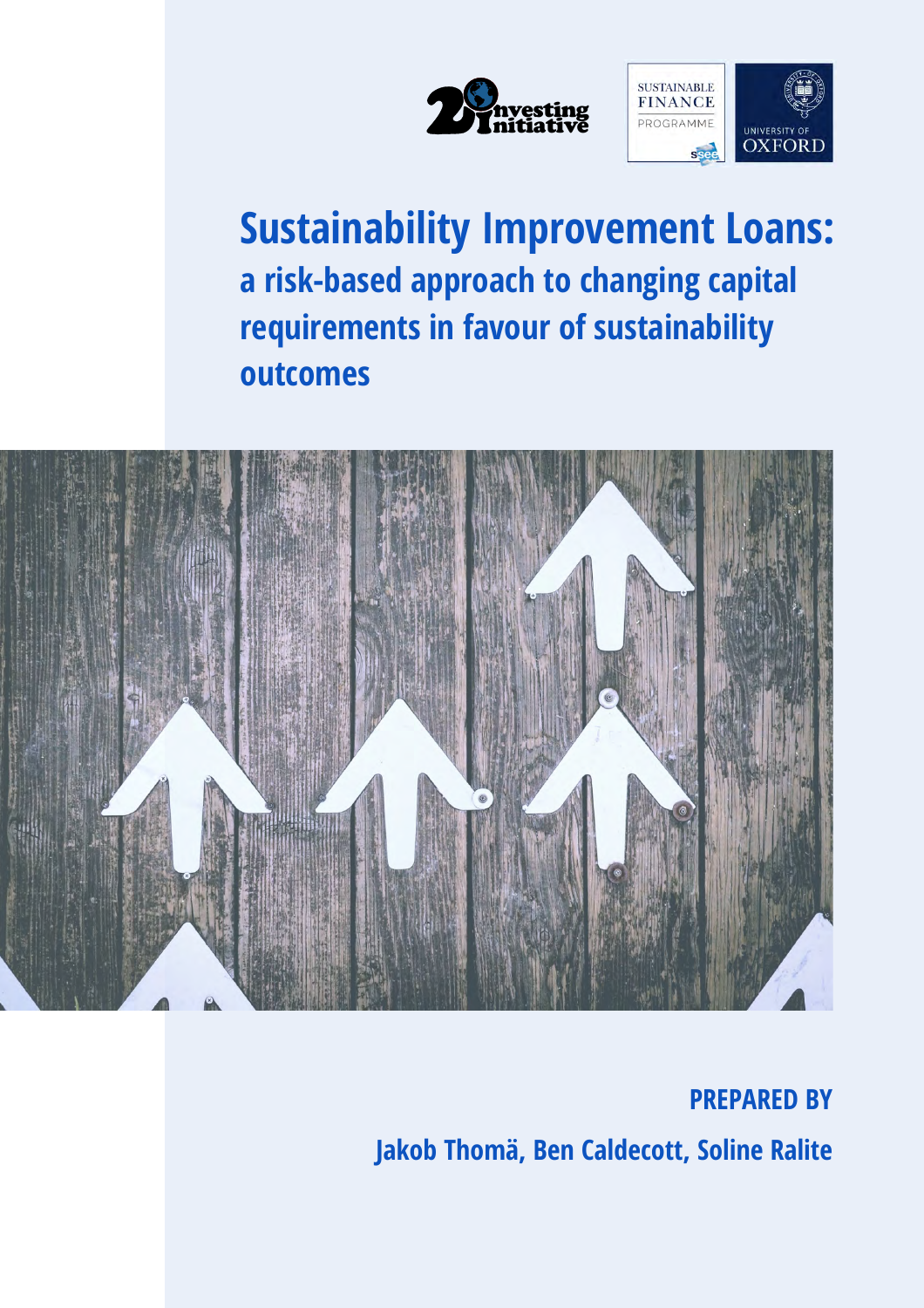

#### **Abstract**

In the context of the EU Action Plan on Sustainable Finance, the European Commission plans to explore the introduction of a Green Supporting Factor (GSF) under capital requirement frameworks, that would incentivize banks to lend to 'green' activities. This takes capital requirement frameworks away from their risk-based origins and this move is widely contested, including by many financial supervisors. This paper suggests an alternative pathway that satisfies both the objective of aligning capital requirements as a way to shift capital towards sustainability, while preserving their core role of supporting risk management in the financial system and avoiding the drawbacks of a GSF. The paper introduces the concept of Sustainability Improvement Loans (SILs) which could merit lower capital charges as they are lower risk. We define SILs and how they could incentivize sustainability practices and reduce risk. The potential pathway to policy application and its estimated effects on banks' capital and profitability is then discussed, as well as the extent to which the policy is aligned with the financial stability prerogative of financial supervisors.

#### **Keywords:**

Sustainable Improvement Loan, Capital requirement, Green Supporting Factor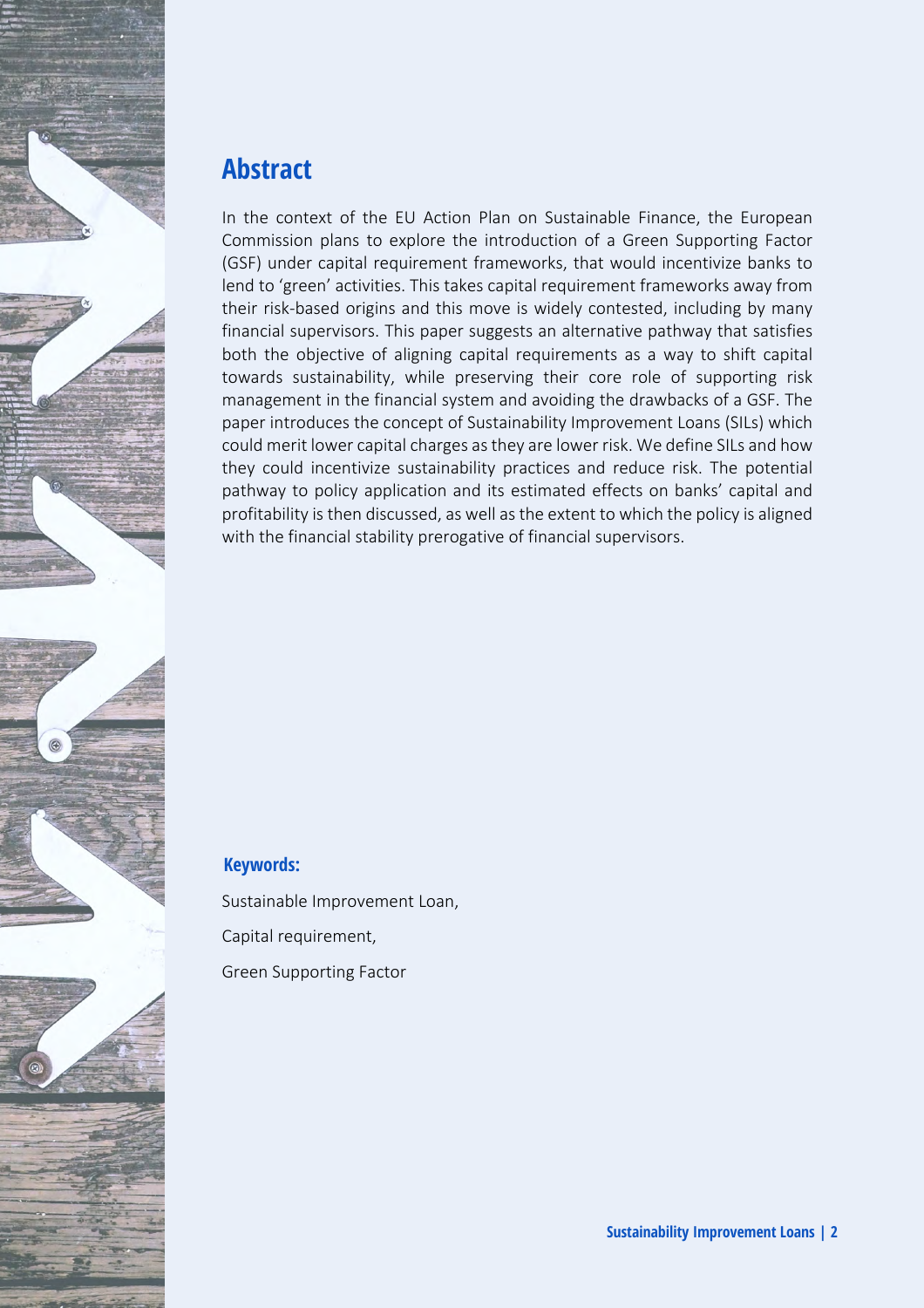## **Table of Contents**

| <b>III.</b> How could a SI capital adjustment offset the impact of Sustainable Improvement Loans |  |
|--------------------------------------------------------------------------------------------------|--|
| IV. What would be the impact of a SI capital adjustment on banks' capital? 8                     |  |
| V. Is a SI capital adjustment justified from a financial stability perspective?  9               |  |
|                                                                                                  |  |
|                                                                                                  |  |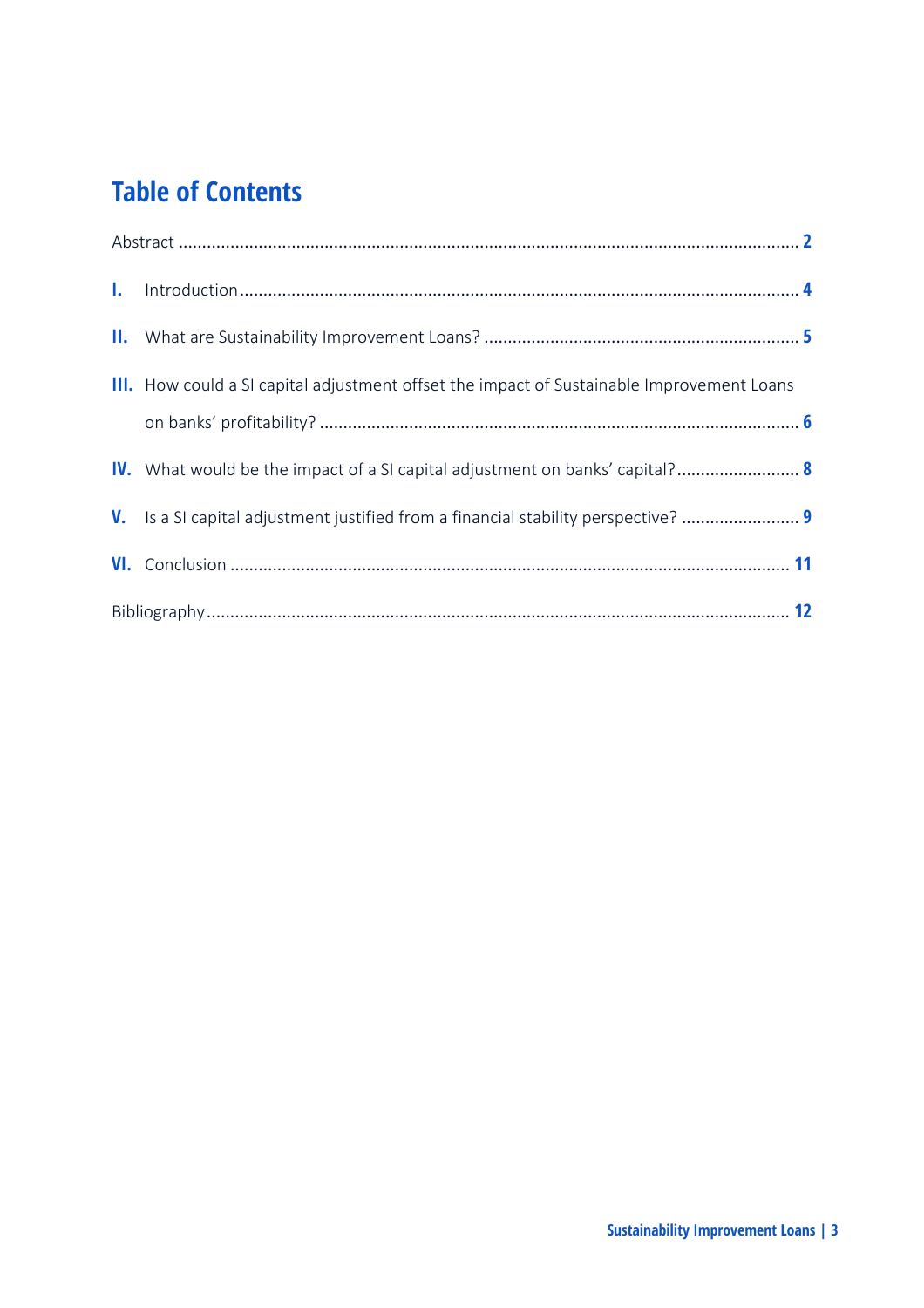#### **I. Introduction**

In the context of the EU Action Plan on Sustainable Finance, the European Commission plans to explore the introduction of a Green Supporting Factor (GSF) under capital requirement frameworks, that would incentivize banks to lend to 'green' activities. This concept was first introduced on the policy agenda by the EC's Vice-President for the Euro and Social Dialogue, also in charge of Financial Stability, Financial Services and Capital Markets Union, Valdis Dombrovskis, who proposed "lowering capital requirements for certain climate-friendly investments, such as energy-efficient mortgages or electric cars" (Dombrovskis, 2017).

The suggestion of adjusting capital requirements for 'green assets' has been met with significant criticism from academia, financial supervisors, and civil society organisations,<sup>1</sup> although a number of banking federations have expressed support as existing and future 'green' assets would benefit.<sup>2</sup> Instead it has been suggested that a Brown Penalty Factor (BPF) should be introduced and this would be aligned with the risk-based nature of capital requirement frameworks and the fact that erroneous adjustments would only increase capital requirements and thus not contribute negatively to financial stability.<sup>3</sup> While a BPF is generally preferred by financial supervisors given that is consistent with broader financial policy issues, a brown penalty approach is likely to be less palatable to policymakers facing more direct pressure from carbon-intensive sectors and banks lobbying against increased capital requirements. Another key criticism of a GSF is the lack of certainty as to its desired impact, given the mixed performance of a similar policy initiative called the SME Supporting Factor4. Previous analysis on the potential effects of a GSF suggest that the impact in terms of cost and availability of capital could be similarly muted.<sup>5</sup>

There are two key challenges. The first is that a GSF undermines risk-based capital requirement frameworks and may actually reduce the resilience of the finance system by encouraging riskier lending practices. The second is that even if a GSF was introduced is may have little impact on sustainability outcomes.

This working paper suggests an alternative pathway that satisfies both the objective of using capital requirements for risk reduction and the objective of shifting capital towards improving the sustainability outcomes. The paper first introduces the concept of Sustainability Improvement Loans (SILs) that have been gaining currency in loan markets in the past 18 months. SILs are loans that involve conditionality related to the sustainability performance of the borrower. In these instruments, the borrower receives a lower interest rate if they improve the performance on a sustainability indicator. As we shall see, these aspects of sustainability performance can reduce environment-related risks and thus credit risk, some of which can be passed on to the borrower in lower interest rates.

This paper suggests that supporting factors on SILs could reflect the lower risk of the instrument as a function of reduced environment-related risk (including climate-related risks), while supporting the scaling of these instruments and thus the shifting of capital to sustainability.

The paper is structured as follows. Section II will discuss the mechanism of SILs. Section III will estimate the potential effects of a support factor on profitability associated with these instruments and how the support factor can be structured to be a revenue-neutral support mechanism. Section IV will estimate the potential effects of introducing such a support factor on banks capital, using European banks as a case study. Section V will discuss the effect of introducing this support factor on financial stability. Section VI will provide concluding remarks.

<sup>&</sup>lt;sup>1</sup> See SUERF Policy Note Issue N° 43 (2018)

<sup>2</sup> See Fédération bancaire française & Associazione Bancaria Italiana [Press release] (2018)

<sup>3</sup> See Sini Matikainen [webpage] (2017)

<sup>4</sup> EBA report on SMEs and SME Supporting Factor - EBA/OP/2016/04 (2016)

<sup>5</sup> See Thomä et al., (2018)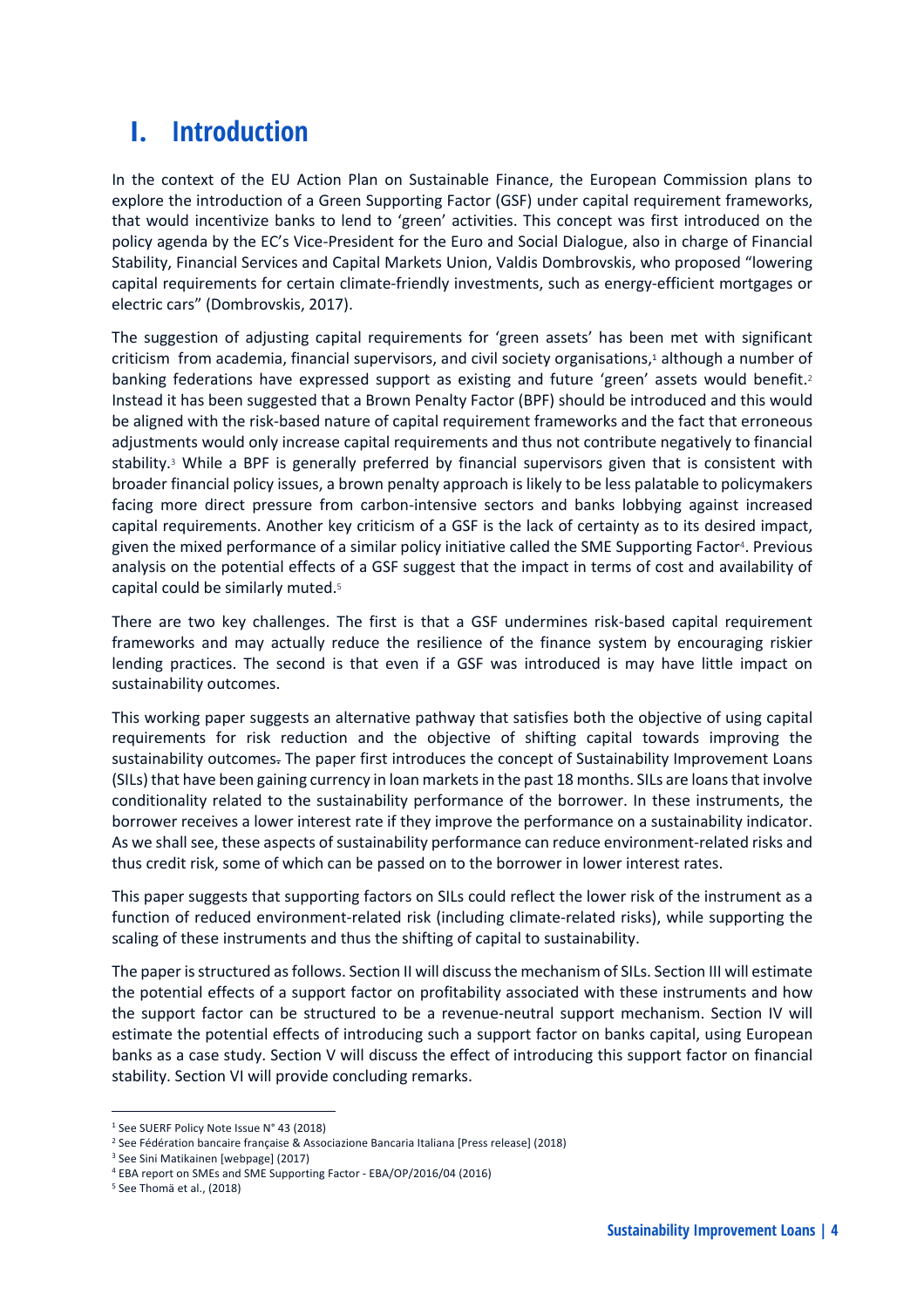#### **II. What are Sustainability Improvement Loans?**

SILs are loans, usually revolving credit facilities, whose interest rate is partially adjusted (a premium or discount is usually applied to the margin) depending on the evolution of the borrower's sustainability performance. This sustainability performance may either be assessed based on external ESG ratings or KPIs, on the reaching of internal sustainability targets measured internally or externally, on the company's listing on a sustainability index, or on several of the above at the same time. The issuer of the loan may either be a single commercial bank, or a consortium of several financial institutions.

The first major loan of this kind was subscribed by Royal Philips, a health technology company, who agreed in April 2017 to a revolving credit facility agreement with a margin linked to the company's sustainability performance improvement, as measured by Sustainalytics' ESG ratings. The agreement was entered into by a consortium of 16 international banks (led by ING, as Sustainability Coordinator) and provides for a commitment of €1 billion. Since then, ING introduced a made-to-measure SI loan, whose interest rate is linked directly to the client's own sustainability targets (see Renewi example in Table 1 below). More recently, in February 2018, Danone subscribed a €2 billion loan, issued by a banking pool coordinated by BNP Paribas, with an adjustment of margins every 12 months based on both (1) the average of ESG scores as measured by Sustainalytics & Vigeo-Eiris, and (2) its transformation to a B-Corp Certified Group.

Table 1 provides examples of Sustainable Improvement Loans and highlights the criteria used as basis for interest rate adjustment.

Regarding sustainability impact, there are a number of advantages associated with this type of product. First, these loans are of interest for both sustainability leaders and laggards, as the financial incentive may be tailor-made, either based on how the company compares to peers, or on the company's progresses, no matter its starting position. The instrument incentivizes sustainability action rather than rewarding past behaviour. Moreover, unlike other green finance instruments such as green bonds, SILs generally (although of course there may be exceptions) do not set a requirement on the use of proceeds. Instead, they generally tend to focus on broader sustainability performance indicators at company level.

The justification of structuring sustainability improvement loans where banks accept lower interest rates may differ across products, themes, and even across the banks structuring these products. They may be driven by the concept of reducing interest rate as a function of 'not having to pay for the sustainability risk', a reward for socially responsible activities as part of a banks' sustainability strategy, a way of winning (and keeping) business, and / or simply a reputational benefit worth the foregone profitability.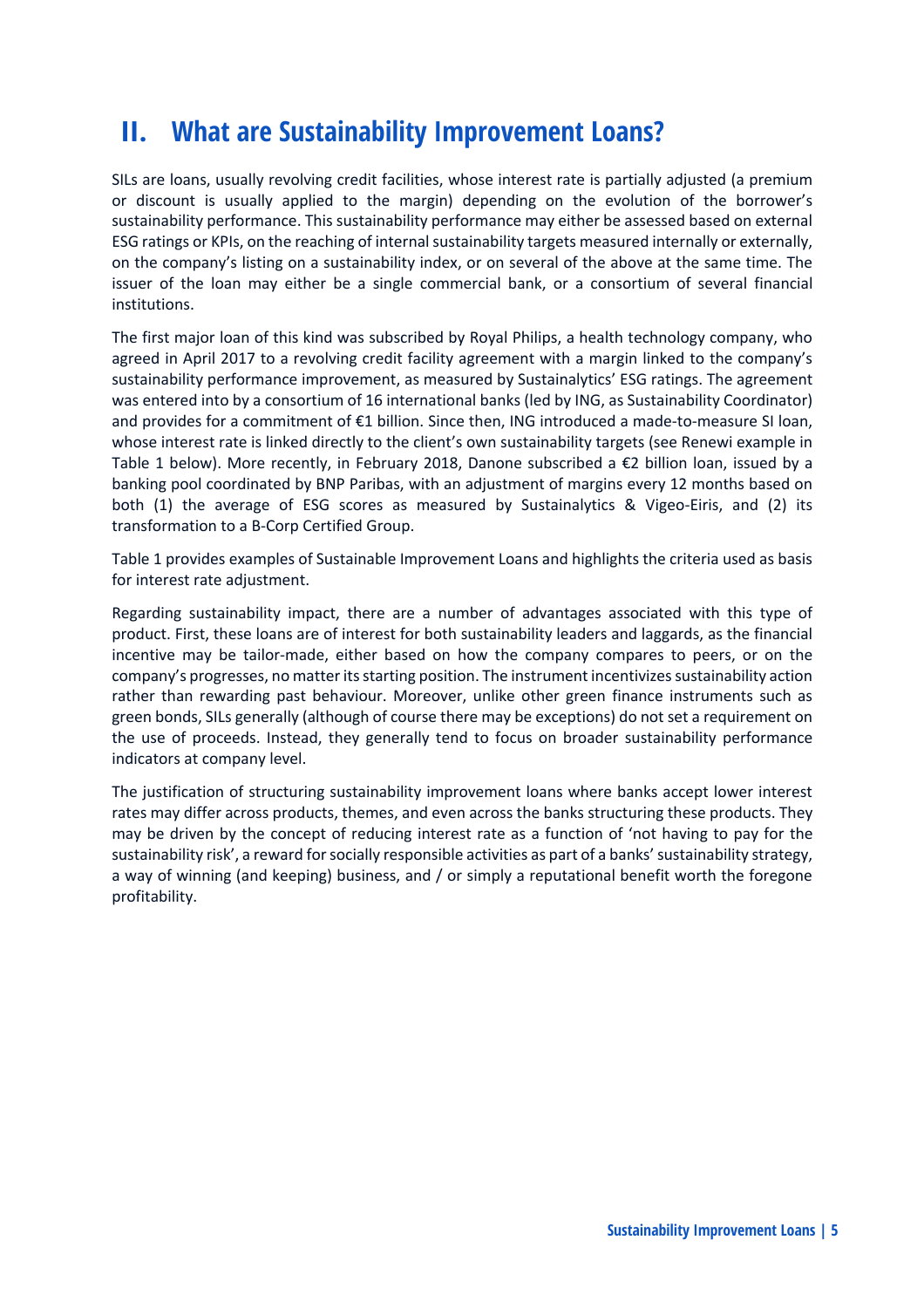| <b>BORROWER</b>                          | <b>LOAN TYPE AND</b>                    | <b>CRITERIA FOR INTEREST RATE ADJUSTMENT</b> |                                                                                                            |                                                | <b>ISSUER</b>                    |
|------------------------------------------|-----------------------------------------|----------------------------------------------|------------------------------------------------------------------------------------------------------------|------------------------------------------------|----------------------------------|
|                                          | <b>AMOUNT</b>                           | <b>External</b><br><b>ESG ratings /KPIs</b>  | <b>Internal</b><br><b>Sustainability</b><br>targets                                                        | <b>Listing on a</b><br>sustainability<br>index |                                  |
| Royal Philips <sup>6</sup>               | Revolving credit<br>facility - 1Bn EUR  | Sustainalytics ratings                       |                                                                                                            |                                                | Consortium led<br>by ING         |
| Danone <sup>7</sup>                      | Revolving credit<br>facility - 2Bn EUR  | Sustainalytics & Vigeo-<br>Eiris ratings     | Transformation to a B-<br><b>Corp Certified Group</b>                                                      |                                                | Consortium led<br>by BNP Paribas |
| Unibail-<br>Rodamco <sup>8</sup>         | Revolving credit<br>facility - 600M EUR | <b>Three Green KPIs</b>                      |                                                                                                            |                                                | Consortium led<br>by Lloyd       |
| CapitaLand <sup>9</sup>                  | Revolving credit<br>facility - 300M EUR | RobecoSAM's ESG<br>indicators                |                                                                                                            | Dow Jones<br>Sustainability<br>World Index     | <b>DBS</b>                       |
| Renewi <sup>10</sup>                     | Revolving credit<br>facility - 550M EUR |                                              | Env. performance in<br>area such as recycling,<br>carbon avoidance and<br>fleet efficiency                 |                                                | Consortium led<br>by ING         |
| <b>Consumers</b><br>Energy <sup>11</sup> | Revolving credit<br>facility - 1.4Bn \$ |                                              | Reducing carbon<br>emissions by 80% by<br>2040, Zero coal used to<br>generate electricity by<br>2040, etc. |                                                | Consortium led<br>by Barclays    |

**Table 1. Examples of major Sustainable Improvement Loans and their characteristics**

### **III. How could a SI capital adjustment offset the impact of Sustainable Improvement Loans on banks' profitability?**

SI loans – all other things being equal – negatively impact banks' profitability in two ways. First, they involve higher due diligence requirement associated with monitoring and enforcing the covenant. Assuming economies of scale and the fact that any covenants are likely easily verifiable in order to avoid costs and ensure enforceability – structuring costs are assumed to be relatively marginal over time. Second, profitability impacts may remain material as a function of foregone revenue associated with lower interest rates. While these can be justified from the perspective of not requiring the borrower to pay for lower risks, they may create barriers to scaling the product.

The actual impact of the sustainability improvement loan condition on profitability is of course a function of both of the interest rate on the loan and the adjustment to that interest rate. Currently, most sustainable improvement loans are predicated on adjusting the interest rate based on a fixed basis point amount. The figure below illustrates the profitability impact under the assumption of a 25 basis points or 50 basis points adjustment for different interest rates. Of course, the profitability analysis here is simplified and considers all other things being equal (excluding by extension costs associated with monitoring sustainability performance, etc.).

 $\overline{a}$ 

<sup>6</sup> See Philips, 2017 [Press release]

<sup>7</sup> See BNP Paribas, 2018 [Press release]

<sup>8</sup> See Recapitalnew.com, 2017 [Press release]

<sup>&</sup>lt;sup>9</sup> See Buisnesstimes.com, 2018 [Press release] <sup>10</sup> See ING, 2018 [Press release]

<sup>&</sup>lt;sup>11</sup> See Environmentalleader.com, 2018 [Press release]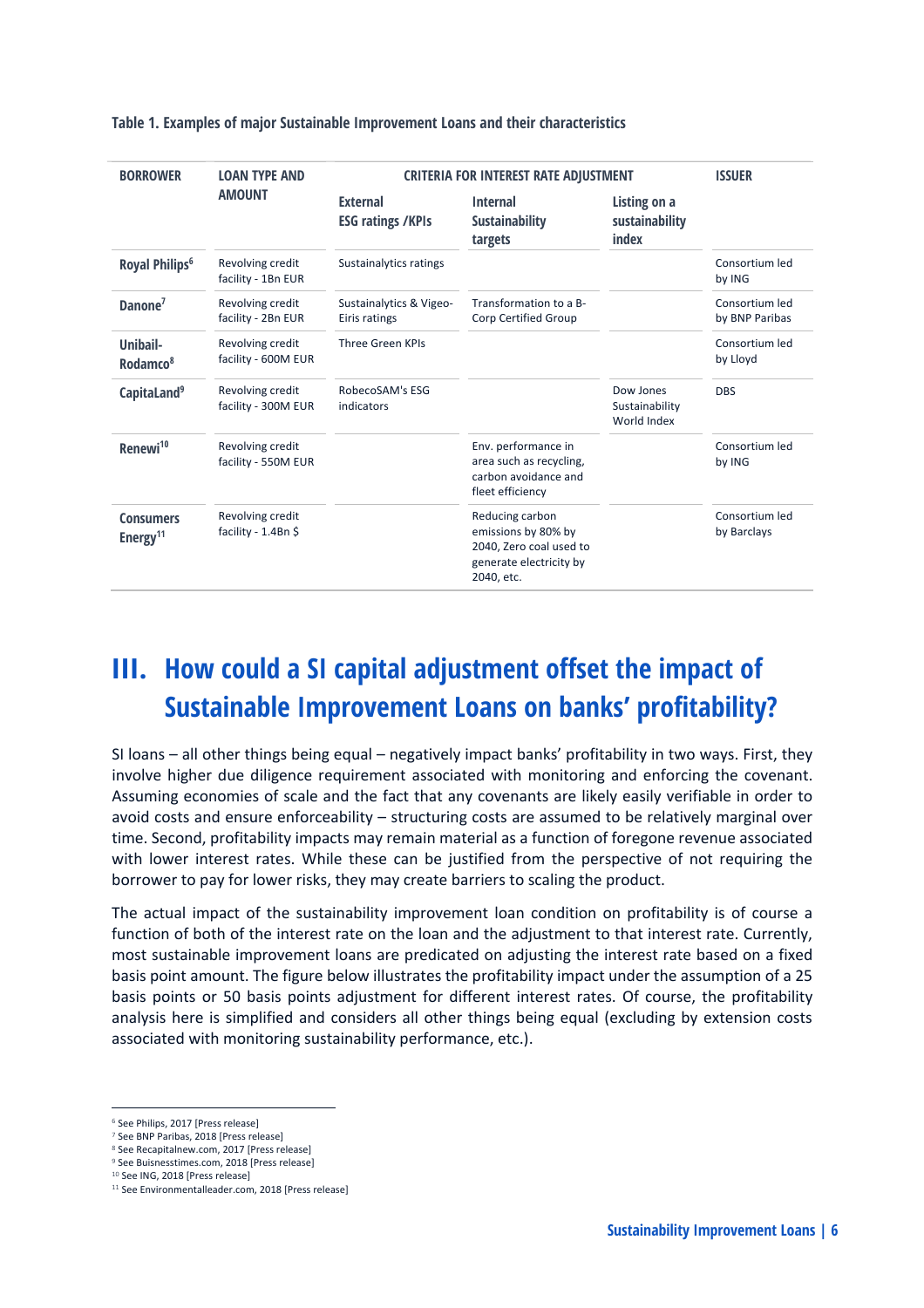It also doesn't consider the partial offset of profitability losses due to lower default risk and / or new business opportunities that SILs could trigger, thus making them viable at some scale independent of a policy intervention, although the potential may be limited or could be supported by policy. The analysis shows that intuitively, sustainable improvement adjustments only have marginal effects on profitability at higher interest rates but may be more material at lower interest rates. Of course, these adjustments would then be less generous in all likelihood at lower interest rates.



#### **Figure 1. Impact of the sustainable improvement loan condition on profitability depending on the interest rate and assuming zero offsets as a function of lower default rates or related dynamics (Source: Authors)**

A SI support factor could help mitigate the negative effect on profitability in a revenue neutral way by reducing capital requirements of the loan. The figures below highlight the required level of the support factor in order to be revenue neutral. They show the profitability of a SI loan relative to the original profitability under various risk-weight assumptions (100% being the original risk-weight). The analysis is done both for a SI loan involving a 25-basis points and a 50-basis points reduction, for loans between 3-15% interest rate. The simulation level is based on the review of existing applications of SILs. While these higher interest rates may not be relevant in the current market, they demonstrate the potential effects in non-EU markets with higher interest rates and the case where interest rates may go up in the future.

The results show that a risk-weight adjustment can have a significant effect on reducing profitability losses. A 20% risk weight adjustment with a 25-basis point SI covenant would imply a reduce profitability of 2% or less at interest rates of 5%-8% and be profitability neutral or even positive at any interest rate above 8%. Even at a 4% interest rate, the risk-weight adjustment of 20% would imply a reduced profitability of only 3.4%. Lower SI covenants or higher risk-weight adjustments obviously amplify the results. Equally, higher SI covenants imply higher reductions in profitability. Thus, a profitability loss of less than 2% with a 20% risk-weight adjustment is only achieved at interest rates of ~10% or more for a SI covenant of 50%.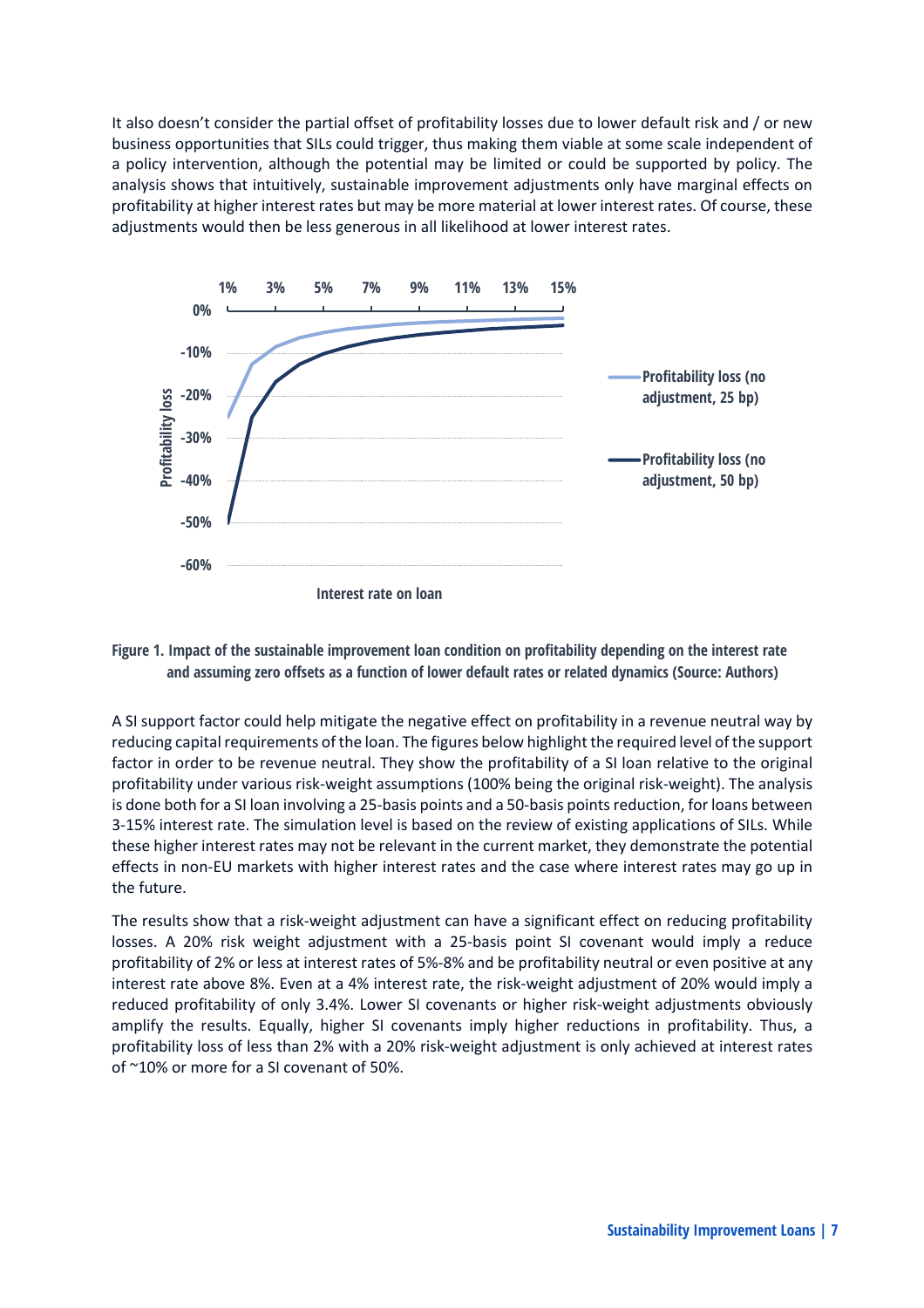

**Figure 2. Impact of a SI capital adjustment on profitability at different interest rates, assuming a 25-basis point SI covenant (Source: Authors)**

### **IV. What would be the impact of a SI capital adjustment on banks' capital?**

The actual effect of an adjustment of capital requirements for SI loans is obviously a function of the nature of the policy intervention. As highlighted above, a support factor of 10-20% is likely to offset to a significant degree the profitability impact of a SI covenant, assuming the borrower meets the criteria. On the other hand, given the potential to have these covenants with all companies in the loanbook, it is difficult to apply a market sizing approach. Another challenge is considering the application in terms of credit rating and thus baseline risk-weight of the assets affected by the support factor.

A simple approach chosen here estimates the potential effect assuming a 0-40% market penetration of the instrument, using as a case study European banks to which this instrument would be applied in the context of the implementation of the EU Sustainable Finance Action Plan. Moreover, two types of interventions are simulated – a 10% support factor and a 20% support factor. These support factors were selected as a function of support factors evidenced in the Green Supporting Factor discussion and the SME Supporting Factor. The existing risk weight for these loans is assumed to be 100% across the board.

These assumptions can then be applied to the outstanding loans of European banks to large, nonfinancial companies – €2.5 trillion. The results suggest that the application of a SI support factor could reduce the capital of European banks by €16 billion assuming an extended application (20% adjustment of the risk-weight, 40% market penetration). Of course, lower market penetration would thus imply a lower capital reduction. To put these numbers into context, the SME Supporting Factor reduced banks capital by an estimated €12 billion and the GSF would be estimated to reduce banks capital by €2-8 billion.<sup>12</sup>

 $\overline{a}$ 

<sup>12</sup> See Thomä et al., (2018)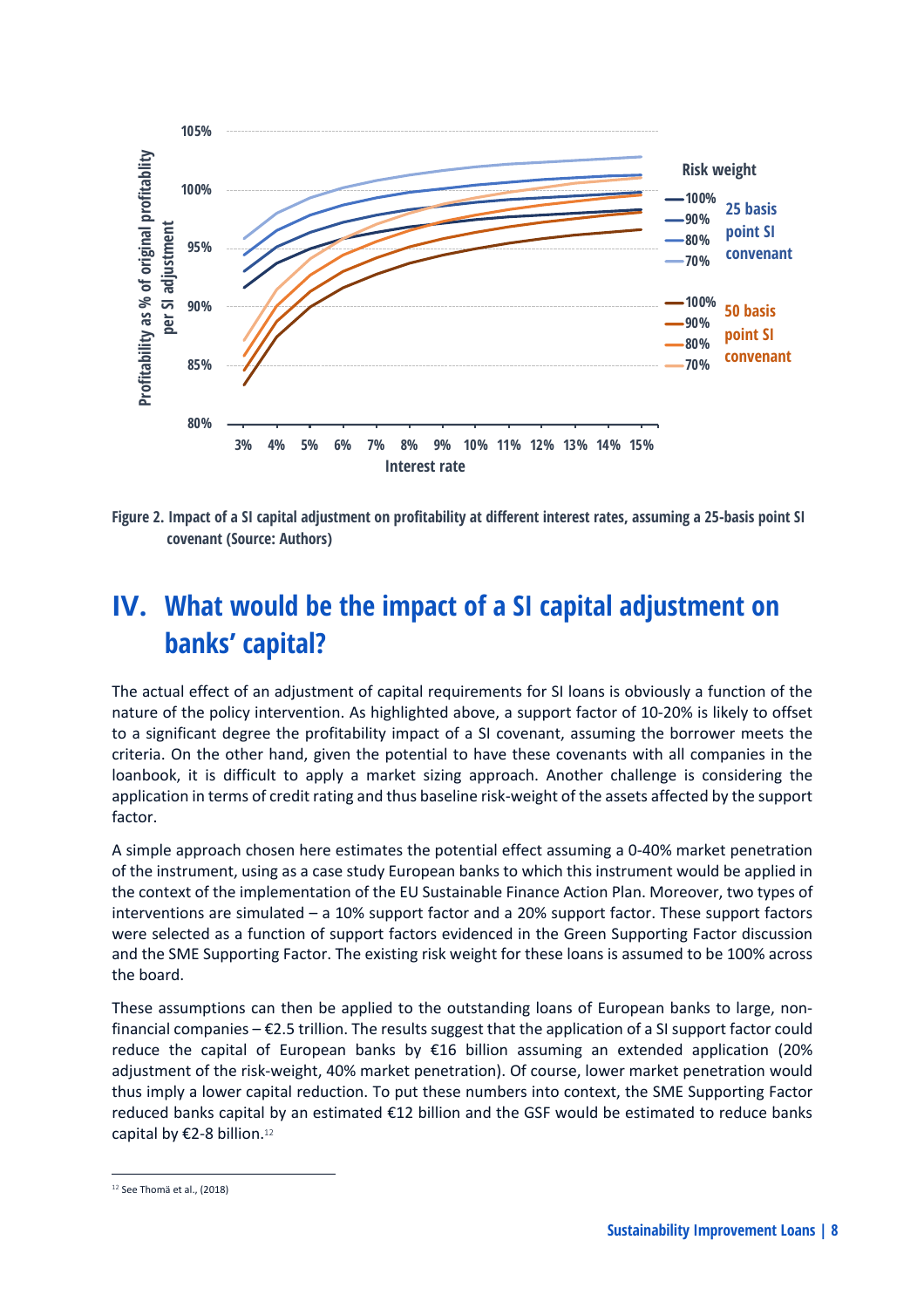For the purpose of this analysis, it is assumed that SME loans would be excluded from the support factor. Of course, hypothetically, they could also be covered, which would increase the capital effects however significantly. Assuming equal market penetration, capital reduction would be 60% higher relative to just applying the instrument to large, non-financial corporates.



**Figure 3. Impact of limited and extended SI capital adjustments on the capital of European banks (Source: Authors, based on ECB, EBA, Thomä et al. 2018, and own calculations)**

### **V. Is a SI capital adjustment justified from a financial stability perspective?**

The previous section highlighted the extent to which a limited risk-weight adjustment (10-20%) could offset a significant share of the profitability loss associated with introducing a SI loan, while limiting capital reduction to volumes similar to that of the SME Supporting Factor. Given that the SI loan structures could be considered  $-$  depending on the nature of the covenant  $-$  to also reduce sustainability risks, the capital reduction could be considered financial stability neutral.

This section discussesthe extent to which incentivizing good sustainability risk management practices, as done by a SIL Supporting Factor, instead of defining a finite set of eligible assets, as done by a Green Supporting Factor, may or may not respond to the financial stability caveats raised by financial supervisors around this regulatory intervention.

#### **V.I. Sustainability improvement and risk reduction: A mixed literature**

While there is a growing consensus about the positive effect of improving sustainability (as measured by ESG ratings) on financial performance for equity, much less evidence is available for fixed income.<sup>13</sup> Most of the existing literature focuses on corporate bonds, using ESG ratings as a sustainability measurement metric, and has been produced by the financial industry. These industry-led studies identify an inverse relationship between ESG ratings and credit spread for corresponding bonds, as

 $\overline{a}$ <sup>13</sup> See World Bank, 2018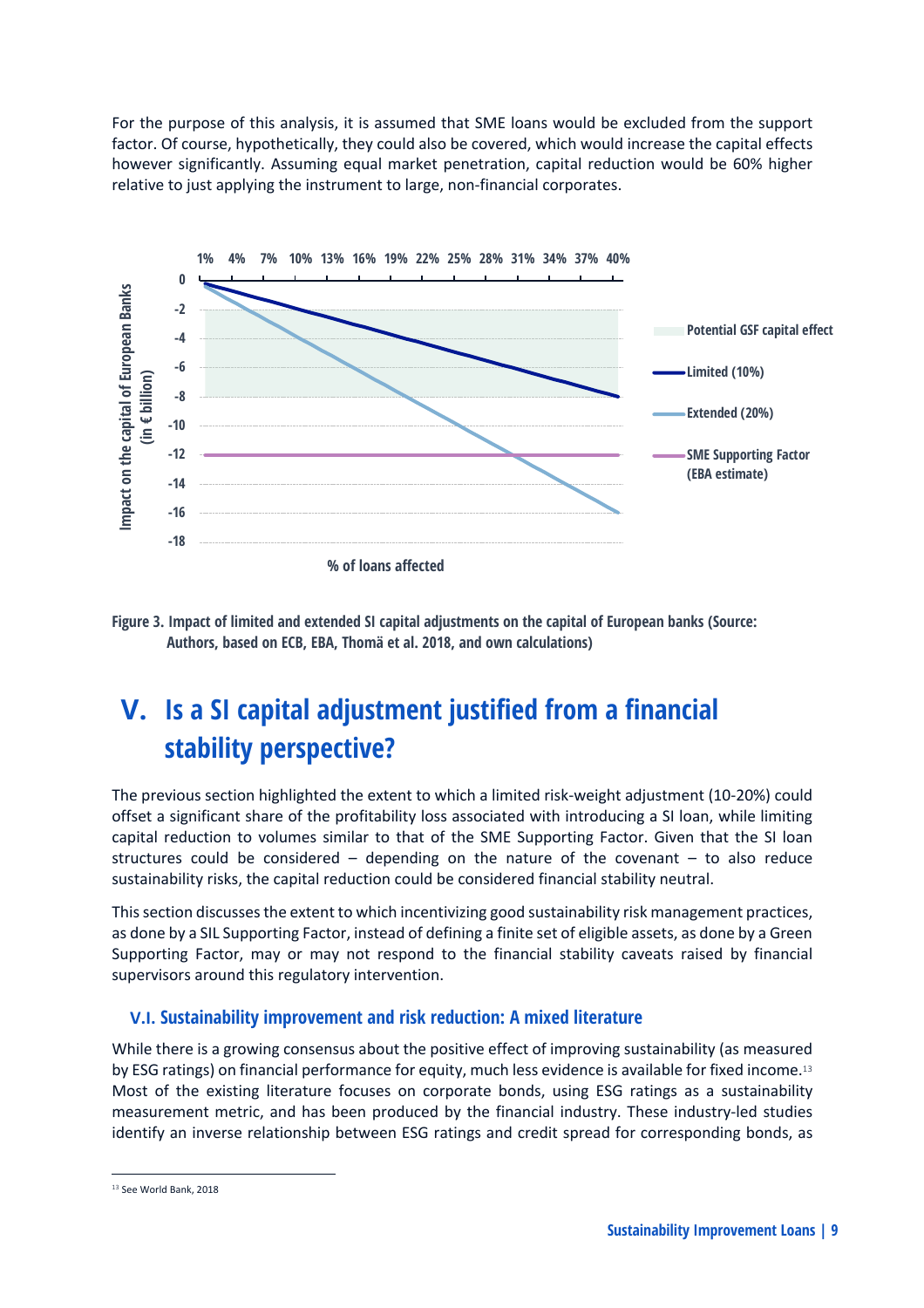well as with defaulting probability.<sup>14</sup> Some academic studies also confirm these results,<sup>15</sup> while others detect no clear correlation between ESG performance, as measured by ESG ratings, and credit risk.<sup>16</sup> As for loans, a recent study assessing the impact of greening lending on credit risk in China suggested that banks with a higher ratio of green lending have a lower NPL ratio.<sup>17</sup>

It therefore seems that highly ESG rated companies tend to have a lower default risk than low-rated ones, implying that a SIL whose incentive is based on ESG ratings would indeed lead to a reduced credit risk. Yet, these conclusions suffer major limitations.

First, these studies focus on ESG ratings as a proxy for sustainability, but even if there is indeed a correlation between high ESG rating and low credit risk, this doesn't necessarily mean that other sustainability proxies are also correlated with creditworthiness. Hence, SI loans that reference specific sustainability performance indicators may not reveal superior financial performance.

Second, causality between high sustainability and low risk isn't properly established in the literature. Indeed, companies with higher ESG performance tend to have higher credit ratings<sup>18</sup> - this relation is particularly pronounced for companies with high social & governance scores.<sup>19</sup> Whether this is because ESG performance in considered by CRAs, or because sustainable companies also happen to be financially healthy ones is hard to establish. In that latter case, the above-mentioned results (i.e. sustainable companies have a lower probability of default) wouldn't be caused by the sustainability factor itself. By extension, SI loans would simply codify lower risk that is already captured by the existing risk management practice.

Finally, even if higher ratings are caused by higher sustainability, this means that ESG factors are already -at least partially- taken into account by the market. Some studies have indeed shown that a premium is already applied on debt cost for companies with high carbon emissions/social responsibility concerns<sup>20</sup> - although findings are inconclusive in other studies.<sup>21</sup>

Hence, considering the current literature on the subject, it is not possible to clearly establish causality across all economic sectors between a given sustainability criteria and credit risk, let alone to quantify this risk reduction. This is not the least the case given that for many types of sustainability criteria or risks – e.g. the transition to a low-carbon economy – evidence for financial performance would not necessarily be expected in historical data.

Thus, a policy intervention that has defined its standard conclusive evidence on risk differentials cannot function. Financial supervisors or policymakers requiring conclusive evidence will be disappointed. However, a policy intervention may also be based on considering these loans not from the perspective of empirically revealed risk differentials, but rather as a way to incentivize risk management. In this case, the "criteria" itself may potentially be considered to be sufficient evidence of risk management.

#### **V.II. Rewarding good risk management practices rather than empirically revealed historical risk differentials**

Contrary to a Green Supporting Factor, which would require a taxonomy for "green assets" to be built, as well as evidences that these assets are indeed related to a lower credit risk, the strength of a supporting factor for SILs is to incentivize a process – a tailored risk management procedure, rather than an empirically revealed historical risk differential. The key assumption is that banks would only

l

<sup>14</sup> See Fidelity, 2018; Allianz, 2017; Barclays, 2016

<sup>15</sup> See Hsu and Cheng, 2015; Oikonomou et al., 2014 <sup>16</sup> See Amiraslani et al., 2017; Cantino et al., 2017

<sup>17</sup> See Cui et al., 2018

<sup>18</sup> See Cubas-diaz et al., 2018

<sup>19</sup> See Attig et al., 2013; Devalle et al., 2017

<sup>20</sup> See Kleimeier & Viehs, 2016; Goss & Roberts, 2011; Bauer & Hann, 2010

<sup>21</sup> See Hoepner et al., 2016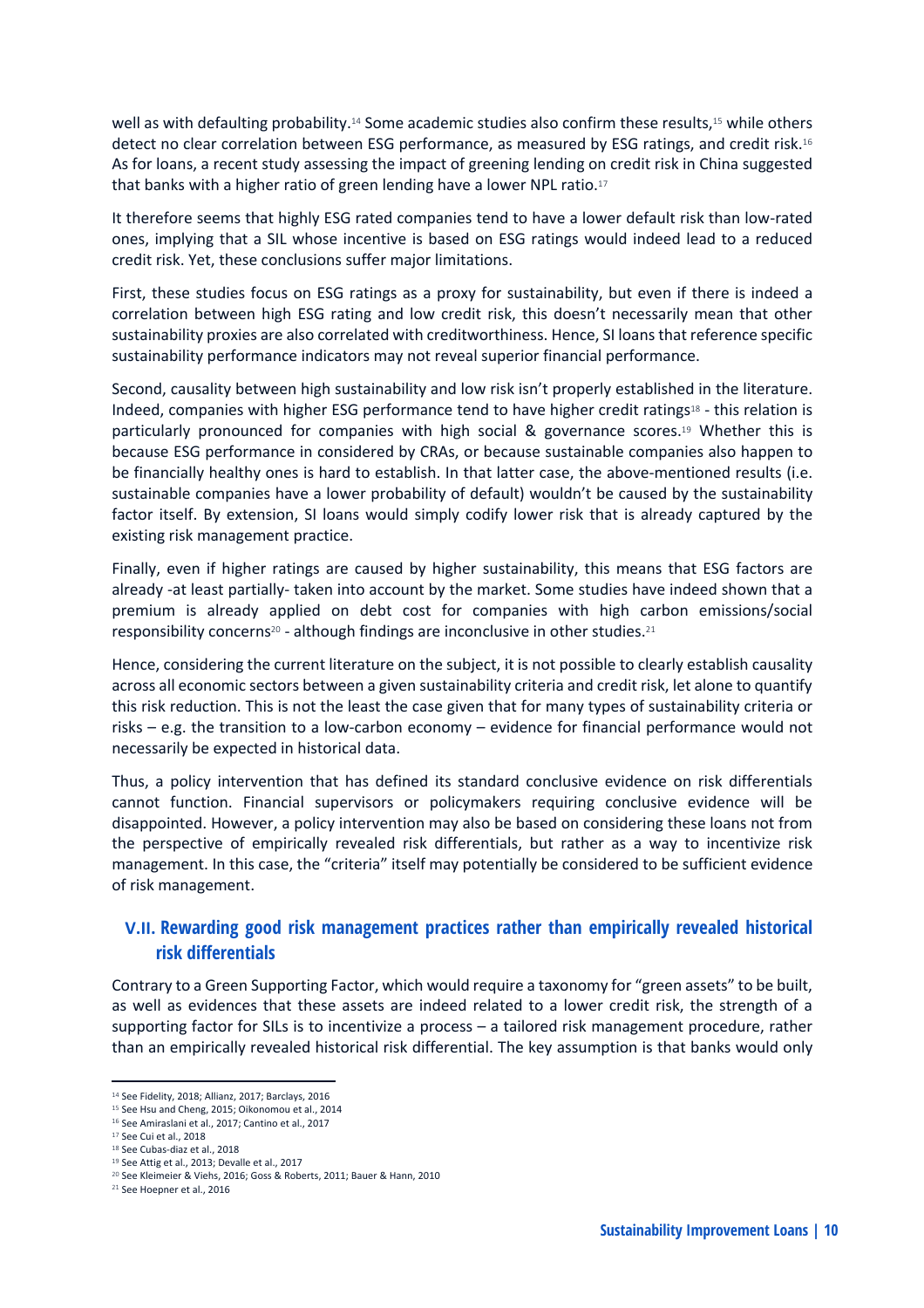decrease a loan's interest rate if they believe that its probability of default is lower than loans with a higher interest rate, and therefore only offer SILs which have been designed to incentivize a reduction in sustainability risks which are material to the borrowing company – Although, as highlighted above, the impact of a lower interest rate on banks' profitability might not be entirely offset by the lower default risk. This allows for a much more tailored risk mitigation process than building a top-down taxonomy of eligible assets.

Yet, in order not to leave this risk management process entirely up to the bank and to ensure that the policy doesn't threaten financial stability, a minimum set of sustainability criteria could be set. This would be simple good supervisory practice and consistent with avoiding 'riskwashing'. These minimum standards for criteria could be relatively broad however and simply require a consideration of 'materiality' of the criteria. For example, a science-based target related to climate outcomes could be financially material for companies in high-carbon sectors, but is unlikely to be financially material for a clothing company.

In that vein, banks that can evidence sustainability risks associated with a criterion could also submit their criteria for consideration, with an independent group or the supervisor directly validating these on a continuous basis. In applying this concept, this would also make it easier to more quickly scale the sustainability agenda across a broader range of sustainability issues beyond climate, thus responding to one of the key criticisms currently levied against the EU Sustainable Finance Action Plan.<sup>22</sup>

#### **VI. Conclusion**

As discussed prior, adjustments of capital requirements on SI loans have a number of advantages relative to the current policy initiatives – notably the Green Supporting Factor under discussion.

First, the instrument directly incentivizes sustainability action. When sustainability improves, interest rate goes down. It thus avoids a policy incentive that simply rewards past behaviour. Second, by incentivizing banks to develop tailored sustainability risk management procedures, as well as focusing on a discrete set of criteria that can be scoped to reflect sustainability risks, the instrument directly rewards reduced risk with lower capital requirements. In theory and principle, it thus keeps overall financial stability risk in the market constant. Thirdly, it can be calibrated as an incentive that directly responds to the profitability gap the SI loan creates, thus creating the opportunity to be finely calibrated, without creating a revenue strain on financial policymakers. Fourth, the mechanisms ensure that when there isn't compliance (e.g. the sustainability covenant is broken), the support isn't triggered and thus neither would the support factor. Fourth, SILs could help green bonds graduate to ensuring a more broader transition path for green bond issuers<sup>23</sup>. Finally, the policy initiative is likely to be a lot more palatable to key stakeholders (financial supervisors, NGOs) worried about greenwashing and financial risk, without necessarily creating the same kind of policy barriers associated with a 'brown penalty' – not the least of the negative effect a brown penalty may have on overall lending volume.

While all of these elements speak for the instrument, of course it only works if the right set of criteria are defined and the scope of application is constrained. Given these however, it portends significant promise.

l <sup>22</sup> See Better Europe, Public affairs (2018)

<sup>23</sup> 2°Investing Initiative (2018)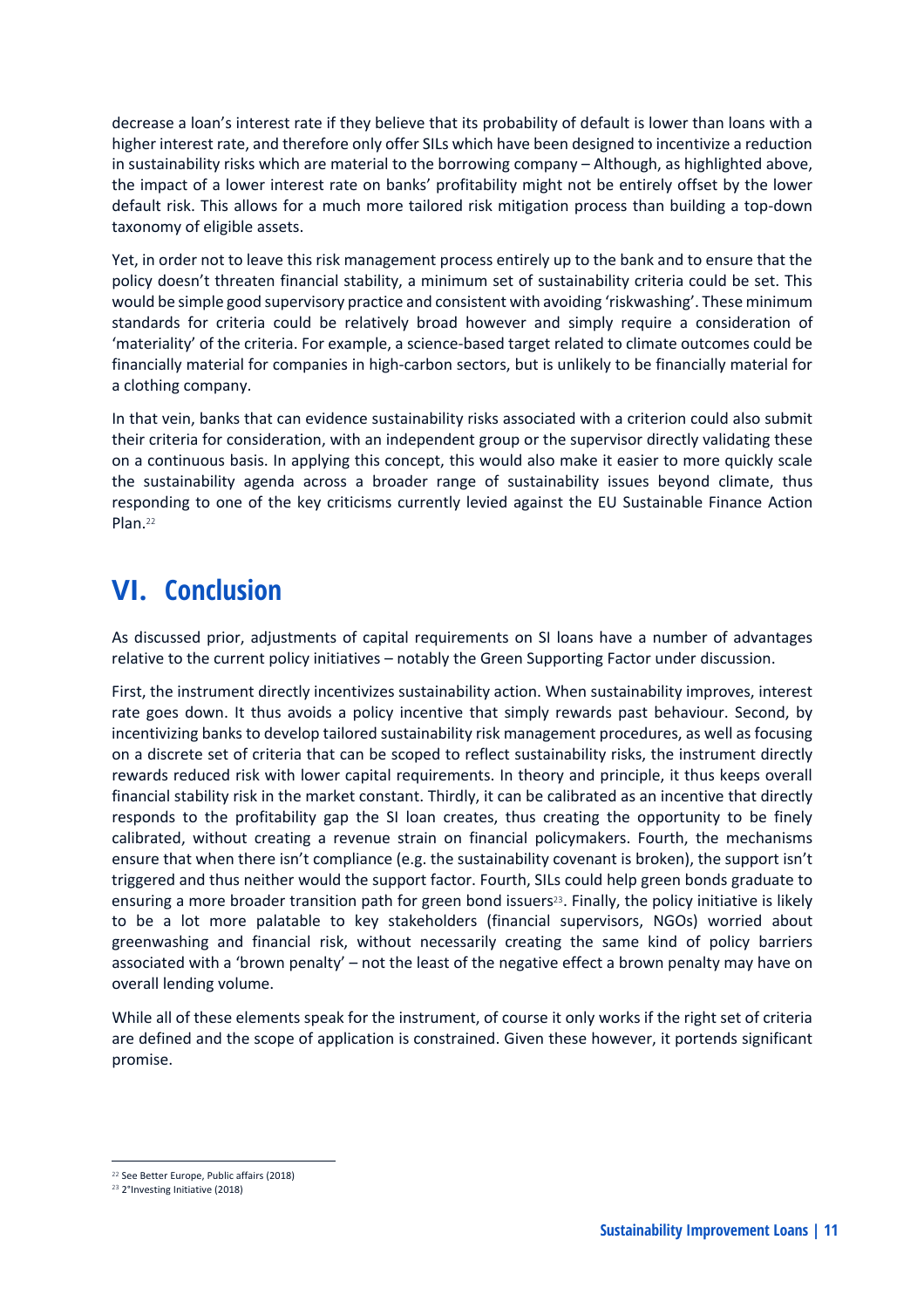### **Bibliography**

- 2°Investing Initiative (2018), Shooting for the moon in a hot air balloon? Measuring how green bonds contribute to scaling up investments in green projects.
- Allianz (2017), ESG in Investment Grade Corporate Bonds. Allianz Global Investors.
- Amiraslani, H., Lins, K., Servaes, H., Tamayo, A. (2017), The Bond Market Benefits of Corporate Social Capital. ECGI Finance Working Paper No. 535/2017.
- Barclays (2015), ESG Ratings and Performance of Corporate Bonds. Quantitative Portfolio Strategy.
- Bauer, R. and Hann, D. (2010), Corporate Environmental Management and Credit Risk. Working Paper, Maastricht University.
- Better Europe, Public affairs. "MEPs, Green finance good, sustainable finance better". (24 April 2018). https://www.bettereurope.eu/2018/04/meps-green-finance-good-sustainable-finance-better/
- Cantino, V., Devalle, A. and Fiandrino, S. (2017), ESG Sustainability and Financial Capital Structure: Where they Stand Nowadays. International Journal of Business and Social Science, Vol. 8, No. 5, pp. 116-126.
- Cubas-díaz, M. (2018). Do credit ratings take into account the sustainability performance of companies?, (Mc), 1–24. https://doi.org/10.3390/su10114272
- Cui, Y., Geobey, S., & Weber, O. (2018). The Impact of Green Lending on Credit Risk in China sustainability The Impact of Green Lending on Credit Risk in China, (June). https://doi.org/10.3390/su10062008
- Cunningham. "Lloyds arranges E600m 'green' refi for Unibail". (6 April 2017). [Press release]. https://www.recapitalnews.com/lloyds-arranges-e600m-green-refi-unibail/
- Dankert, van Doorn and Sleijpen, "A green supporting factor The right policy?" (SUERF Policy Note Issue N° 43, October 2018). https://www.suerf.org/policynotes/3473/a-green-supportingfactor-the-right-policy
- Danone. "Danone's positive incentive financing strategy". (3 August 2018). [Press release]. https://cib.bnpparibas.com/sustain/danone-s-positive-incentive-financing-strategy\_a-3- 2238.html
- European Banking Authority. "EBA report on SMES and SME supporting factor". (23 March 2016). https://eba.europa.eu/documents/10180/1359456/EBA-Op-2016- 04++Report+on+SMEs+and+SME+supporting+factor.pdf
- Fédération bancaire française & Associazione Bancaria Italiana. "Green Supporting Factor: French and Italian banks call for an acceleration of Sustainable Finance" (2018, March 21) [Press release]. http://www.fbf.fr/en/press-room/press-releases/green-supporting-factor--french-and-italianbanks-call-for-an-acceleration-of-sustainable-finance
- Fidelity. (2018). The impact of ESG investing in corporate bonds The rationale for ESG.
- Hermes. "First of Its Kind Loan: Barclays' Borrower Pays Less if Sustainability Targets Are Met". (8 June 2018). [Press release]. https://www.environmentalleader.com/2018/06/first-of-its-kind-loanbarclays-borrower-pays-less-if-sustainability-targets-are-met/
- Hoepner, A. and Nilsson, M. (2017), No news is good news. Corporate social responsibility ratings and fixed income portfolios. Working Paper.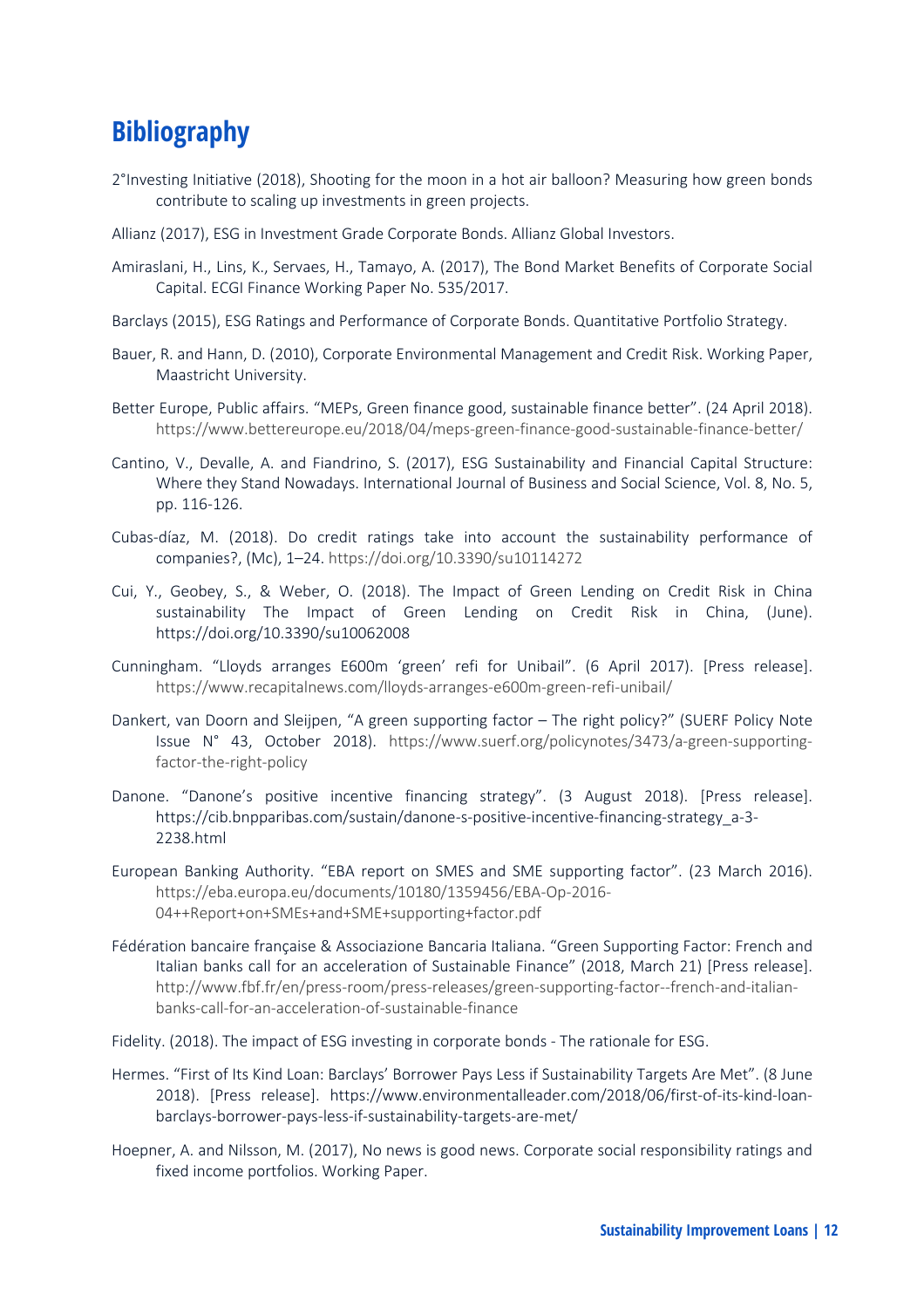- ING "From green to greener". (30 July 2018). [Press release]. https://www.ing.com/Newsroom/Allnews/From-green-to-greener.htm
- Hsu, F. and Chen, Y. (2015) Is a firm's financial risk associated with corporate social responsibility? Management Decision, Vol. 53 Issue: 9, pp. 2175-2199.
- Klink & Gonciarenko. "Philips couples sustainability performance to interest rate of its new EUR 1 billion Revolving Credit Facility" (19 April 2017). [Press release]. https://www.philips.com/aw/about/news/archive/standard/news/press/2017/20170419-philips-couples-sustainabilityperformance-to-interest-rate-of-its-new-eur-1-billion-revolving-credit-facility.html
- Kleimeier, S., & Viehs, M. (2016). Carbon Disclosure, Emission Levels, and the Cost of Debt.
- Oikonomou, I., Brooks, C. and Pavelin, S. (2014), The Effects of Corporate Social Performance on the Cost of Corporate Debt and Credit Ratings. Financial Review, 49, pp. 49–75.
- Ramchandani. "CapitaLand secures S\$300m sustainability-linked loan from DBS". (4 October 2018). [Press release]. https://www.businesstimes.com.sg/companies-markets/capitaland-securess300m-sustainability-linked-loan-from-dbs
- Sini Matikainen, "Green doesn't mean risk-free: why we should be cautious about a green supporting factor in the EU" (18 December 2017) [webpage] http://www.lse.ac.uk/GranthamInstitute/news/eu-green-supporting-factor-bank-risk/, accessed 26 November 2018
- The World Bank. (2018). Incorporating environmental, social and governance (ESG) factors into fixed income investment.
- Thomä et al. "The green supporting factor. Quantifying the impact on European banks and green finance." (April 2018). https://2degrees-investing.org/wp-content/uploads/2018/04/2dii\_The-Green-Supporting-Factor.pdf